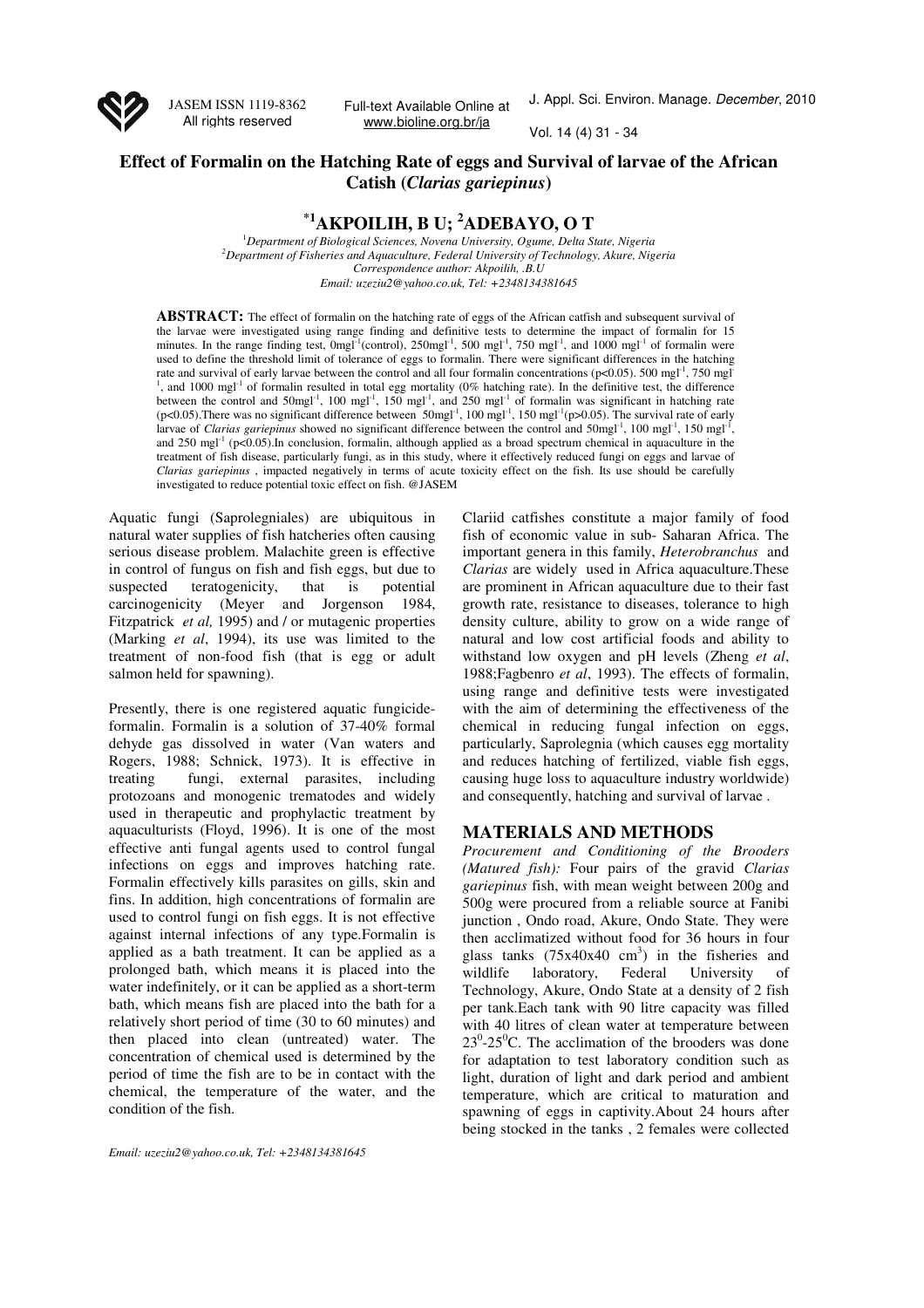prior to injection for the range finding test, preceding the definitive test.

*Breeding Procedure:* The breeding procedure started with the collection of pituitary gland, which stimulate spawning. The pituitary was obtained by using a pair of tweezers after dissecting the head where it is located. After collection, It was put in a mortal containing 1 ml of a physiological salt solution , which was prepared by dissolving 9g of common salt in 1 litre of filtered water.The pituitary was grinded immediately and drawn into a 6 ml hypodermic syringe with the suspension of the freshly collected pituitary injected intramuscularly into a second female fish, with the injection time between 17:00- 18:00 hours in the evening, while the latency period (the time between injection and stripping of the fertilized eggs) was between 11-14 hours.A pair of gravid(ripe) males were seined out of the holding tank for milt (sperm, in man) collection for fertilization of the eggs.The milt was obtained by dissecting the testes, which milt was squeezed out evenly on the eggs mass of the injected female collected after latency period elapsed and mixed with clean water added to suspend the milt ,after fertilization.

*Range Finding Test*: After fertilization, 150 eggs were put in each of the five concentrations, replicated thrice, of formalin  $(0mg^{-1}, 250mg1^{-1}, 500mg1^{-1}, 750$ mgl<sup>-1</sup>, and 1000 mgl<sup>-1</sup>) for 15 minutes exposure time to determine the effective concentration that could reduce Saprolegnia growth(resulting from dead and unfertilized eggs and stickiness of the eggs), threshold concentration for formalin on the eggs as well as the hatching and survival of larvae. The eggs were removed after 15 minutes and placed in five (15 litre) transparent plastics, replicated thrice, for each concentration of formalin, with each replicate receiving the treated 150 eggs. The fifteen plastics, each filled with 3 litres of water, were aerated two days before fertilization to enable the eggs utilize dissolved oxygen for fertilization and survival of the hatched larvae.

*Definitive Test:* The same breeding procedure was carried out for the definitive test with the fertilized eggs collected from the other set of female gravid, which were fertilized with the milt of the remaining male pair. The eggs were also subjected to similar treatment procedures as in the range finding test, but with five different concentrations:  $0mg^{-1}$ (control), 50mgl<sup>-1</sup>, 100 mgl<sup>-1</sup>, 150 mgl<sup>-1</sup>, and 250 mgl<sup>-1</sup> of formalin.

*Determination of Hatching Rate:* This was successfully carried out by counting the total number of hatched eggs in each replicate and expressing it as a percentage of the total number of eggs. This can be mathematically expressed as: % hatching rate =Number of hatched eggs /Total number of eggsx100.

*Determination of survival rate:* Percentage survival was determined by counting the total number of survived larvae after formalin treatment after one week and expressing such as a percentage of the total hatched larvae in each replicate tank. Mathematically, it is expressed as: % survival =Number of survived larvae/Total number of hatched larvaex100.

### **RESULTS AND DISCUSSION**

 The result of the range finding test showed that hatching rate was between 65% and 69% with mean hatching rate of 65.3+3.51% in the control, which was significantly different from 250 mg<sup>-1</sup> concentration of formal in-treated eggs  $(p<0.05)$ , which ranged between 3%-4% with a mean hatching rate of  $3.67 \pm 0.58\%$ . No hatching was noted in the concentration of 500 mgl<sup>-1</sup>, 750 mgl<sup>-1</sup>, and 1000 mgl<sup>-</sup> <sup>1</sup>. The result is shown in table 1 below. T he definitive test result showed that there was also a significant difference between the control and  $50mg^{-1}$ concentration of formalin( $p < 0.05$ ). This showed that formalin has effect on hatching of African catfish decreasing it with increasing concentration from 50 mgl<sup>-1</sup> to 250 mgl<sup>-1</sup>.

Although survival rate followed the same trend as the hatching rate, decreasing with increasing concentration from  $50$ mgl<sup>-1</sup> to  $250$ mgl<sup>-1</sup>, there was however, no significant difference in the survival rate between control and  $50 \text{mgl}^{-1}$ ,  $100 \text{ mgl}^{-1}$ ,  $150 \text{ mgl}^{-1}$ , and 250 mgl<sup>-1</sup> (p<0.05). This is presented in table 2 below. Water quality parameters measured during the experiment showed temperature was  $24.5^{\circ}$ C, dissolved oxygen was between 3.45mg<sup>-1</sup>-4.55mg<sup>-1</sup>, while pH values ranged between 7.87 and 8.01 with all parameters within the optimum tolerable range for larvae as shown in Table 3. It was noticed from the study that high formalin concentration was toxic to eggs of African catfish, underlying three hazardous properties of a chemical as potential toxicity, persistence and bioaccumulation (Svobodova, 1993).It clearly shows formalin has the potential of being toxic, if higher concentrations are used. Floyd (1996) reported that formalin toxicity increase when temperature is above  $21^0C (70^0F)$ .

*AKPOILIH, B U; ADEBAYO, O T*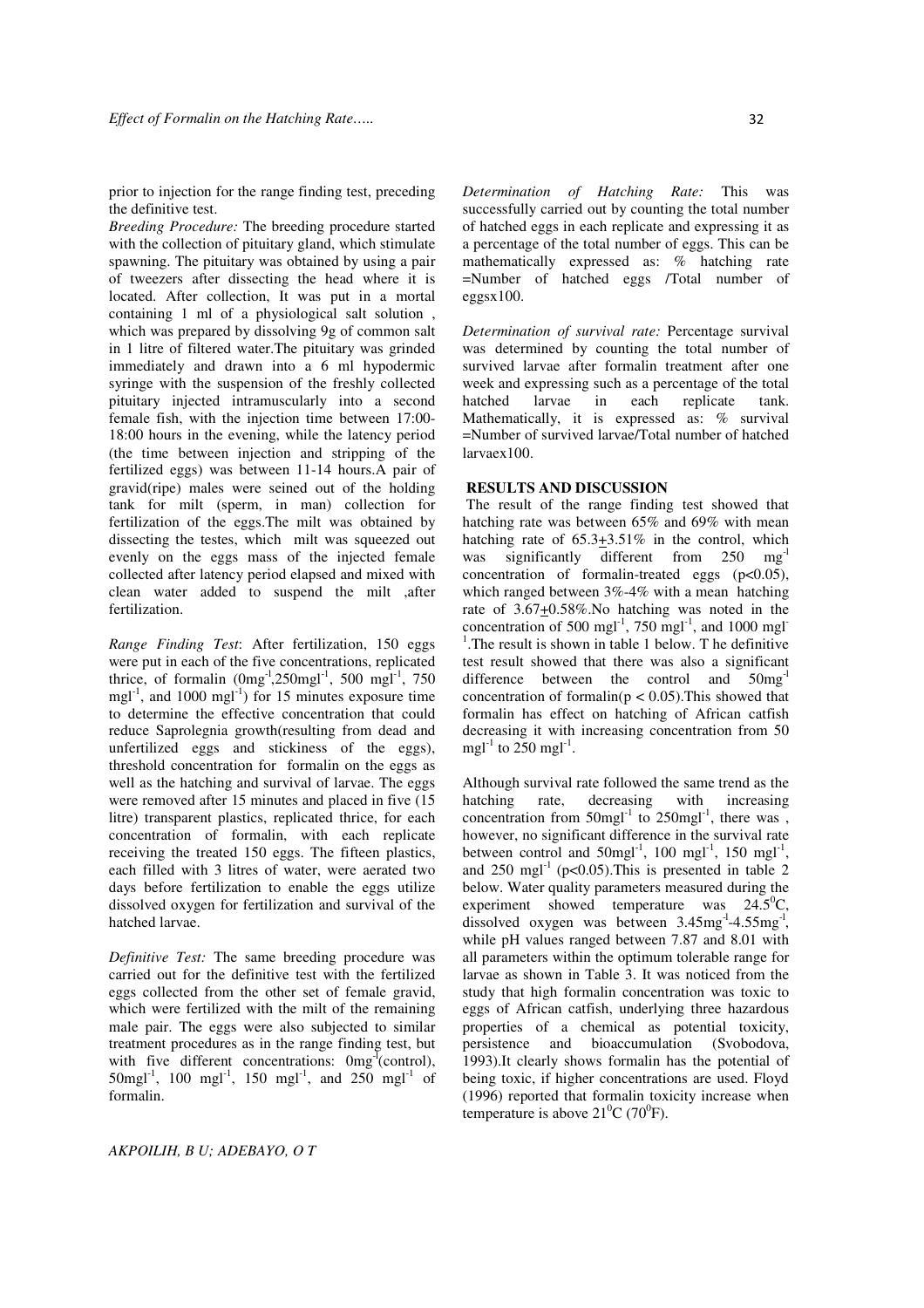**Table 1**. Water quality parameters of the test medium. Data are means  $\pm$  S.E ( n=3 replicate per treatment)

| Parameter   | $0$ mgl <sup>-1</sup> (control) | $50$ mgl <sup>-1</sup> | $100$ mg $l^{-1}$ | $150$ mgl <sup>-1</sup> | $250$ mgl <sup>-1</sup> |
|-------------|---------------------------------|------------------------|-------------------|-------------------------|-------------------------|
| $Temp^0C$   | $24.50+0.00$                    | $24.50 + 0.00$         | $24.50 + 0.00$    | $24.50 + 0.00$          | $24.50 + 0.00$          |
| pH          | 7.97+0.03                       | 7.90+0.02              | $7.92 + 10.06$    | 7.94+0.06               | 7.98+0.02               |
| $DO2(mg-1)$ | $4.44+0.13$                     | $3.97 + 0.26$          | $3.74 + 0.16$     | $3.60 + 0.18$           | $3.50 + 0.17$           |

*Data are means + S.E ( n=3 replicate per treatment) expressed as % of total number of eggs for hatchability and total hatched larvae for survival. Letters with the same superscript in the same row are not significant (p>0.05).* 

| <b>Table 2.</b> Definitive test of formalin on <i>Clarias gariepinus</i> and survival of early fry |                                                                                                                                                                                                                                    |                        |                         |                             |                              |  |
|----------------------------------------------------------------------------------------------------|------------------------------------------------------------------------------------------------------------------------------------------------------------------------------------------------------------------------------------|------------------------|-------------------------|-----------------------------|------------------------------|--|
| <i>Treatments</i>                                                                                  | $0$ mg $\Gamma$                                                                                                                                                                                                                    | $50$ mgl <sup>-1</sup> | $100$ mgl <sup>-1</sup> | $150$ mgl <sup>-1</sup>     | $250$ mgl <sup>-1</sup>      |  |
|                                                                                                    | (control)                                                                                                                                                                                                                          |                        |                         |                             |                              |  |
| % Hatchability                                                                                     | $61.3 + 5.03^{\circ}$                                                                                                                                                                                                              | $33.3 + 14.05^{\circ}$ | $24.00+9.17bc$          | $19.3 + 4.61bd$             | $7.30 + 2.31^e$              |  |
| % Survival                                                                                         | $95.7 + 1.57$ <sup>a</sup>                                                                                                                                                                                                         | $85.53 + 9.56^{\circ}$ | $84.77 + 10.96^{\circ}$ | $80.07 + 6.67$ <sup>a</sup> | $75.57 + 21.41$ <sup>a</sup> |  |
| $\sim$ $\sim$ $\sim$                                                                               | $\bullet$ . The contract of the contract of the contract of the contract of the contract of the contract of the contract of the contract of the contract of the contract of the contract of the contract of the contract of the co |                        |                         |                             | .                            |  |

*Data are means*  $\pm$  *S.E* ( $n=3$  replicate per treatment) expressed as % of total number of eggs for hatchability and total hatched larvae for *survival. Letters with the same superscript in the same row are not significant (p>0.05).* 

**Table 3.** Range finding test and toxicity effects of formalin on *Clarias gariepinus* and survival of early fry

| <i>Treatments</i>          | $m\Omega$<br>(control) | $250 \text{ mgl}^{-1}$ | $500 \text{ mg}1^{-1}$ | $750$ mgl <sup>-1</sup> | $1000$ mgl <sup>-1</sup> |
|----------------------------|------------------------|------------------------|------------------------|-------------------------|--------------------------|
| $\%$                       | $65.3 + 3.51^{\circ}$  | $3.67 + 0.58^b$        | $0.00 + 0.00$          | $0.00 + 0.00$           | $0.00 + 0.00$            |
| Hatchability<br>% Survival | $94.4 + 2.19^a$        | $52.8 + 0.94^b$        | $0.00 + 0.00$          | $0.00 + 0.00$           | $0.00 + 0.00$            |

But in this study, the maximum temperature recorded was  $25^{\circ}$ C, which might have caused total egg mortality, acting synergistically with high formalin concentration. It was also noted that high concentration of the chemical delayed hatching, caused total egg mortally in treatment with a very dose of the chemical. Although, fungal infections are difficult to treat and prevent, having a wide range of temperature tolerance from  $3^0C$  to  $33^0C$ , reflecting the thermal preferences of host (Pickering and Willoughby, 1982), formalin use in small concentration effectively reduced fungal infection in the eggs and fry of *Clarias gariepinus* ,but impacted negatively on hatchability of the eggs. Formalin is effective in treating *saprolegnia* (Fitzpatrick *et .al.,* 1995; Mitchell and Collins, 1997), and is the only fungicide registered for use in aquaculture in the US (Bruno and Woods, 1994). Bailey (1984) and Bailley and Jeffry (1989) reported the results of tests with over 200 compounds that were chosen for fungicidal activity with formalin showing potential for control of fungus on fish eggs. In the trial ,1667mgconcentration of formalin was considerably more effective than  $250mg^{-1}$  for decreasing infection rate (-3.6%) and improving the hatching rate (87% vs 57%) in rainbow trout, a temperate fish, at  $12^0$ C. In fact, the high treatment of formalin produced a better hatch rate than any of the candidate antifungal agents, although, the effective concentration that can be used depend on the time of application, type of fish and kind of parasite targeted (Herwig, 1979). All these factors might have influenced the behavior of formalin used in this study.

*Acknowledgements:* I wish to show my s gratitude to my untiring and hard working mentor and supervisor Dr. O.T. Adebayo, Department of fisheries and aquaculture, Federal University of Technology, Akure for finding time to edit this work and for his show of benevolence in form of financial commitment to this research. Special thanks goes to Prof. O.A Fagbenro, Department of fisheries and aquaculture, Federal University of Technology, Akure, for his fatherly advice and commitment to academic excellence. You taught me how to commit myself to challenges in a changing world.

#### **REFERENCES**

- Bailey, T.A (1984). Aspect of the biology of catfish. *Clarias lazera* (C and V) related to its economic cultivation. Hydrobiologia. 110:296-303.
- Bialey,T.A;Jeffry,S.M (1989).Evaluation of 200 candidate fungicides for use in fish culture.US Fish and Wildlife Service investigation in fish control. 99Pp.
- Fagbenro, O.A,;Adedire,C.O;Owoseni, E.A and Ayotunde, E.O. (1993)Studies on the biology and aquaculture potential of feral catfish, *Heterobranchus bidorsalis* ( Geoffry St Hillaaire 1904). Claridae in tropical zoology.
- Fitzpatrick, M.S; Screck, C.B; C hitwood, R.L (1995). Evaluation of three candidate fungicides

*AKPOILIH, B U; ADEBAYO, O T*